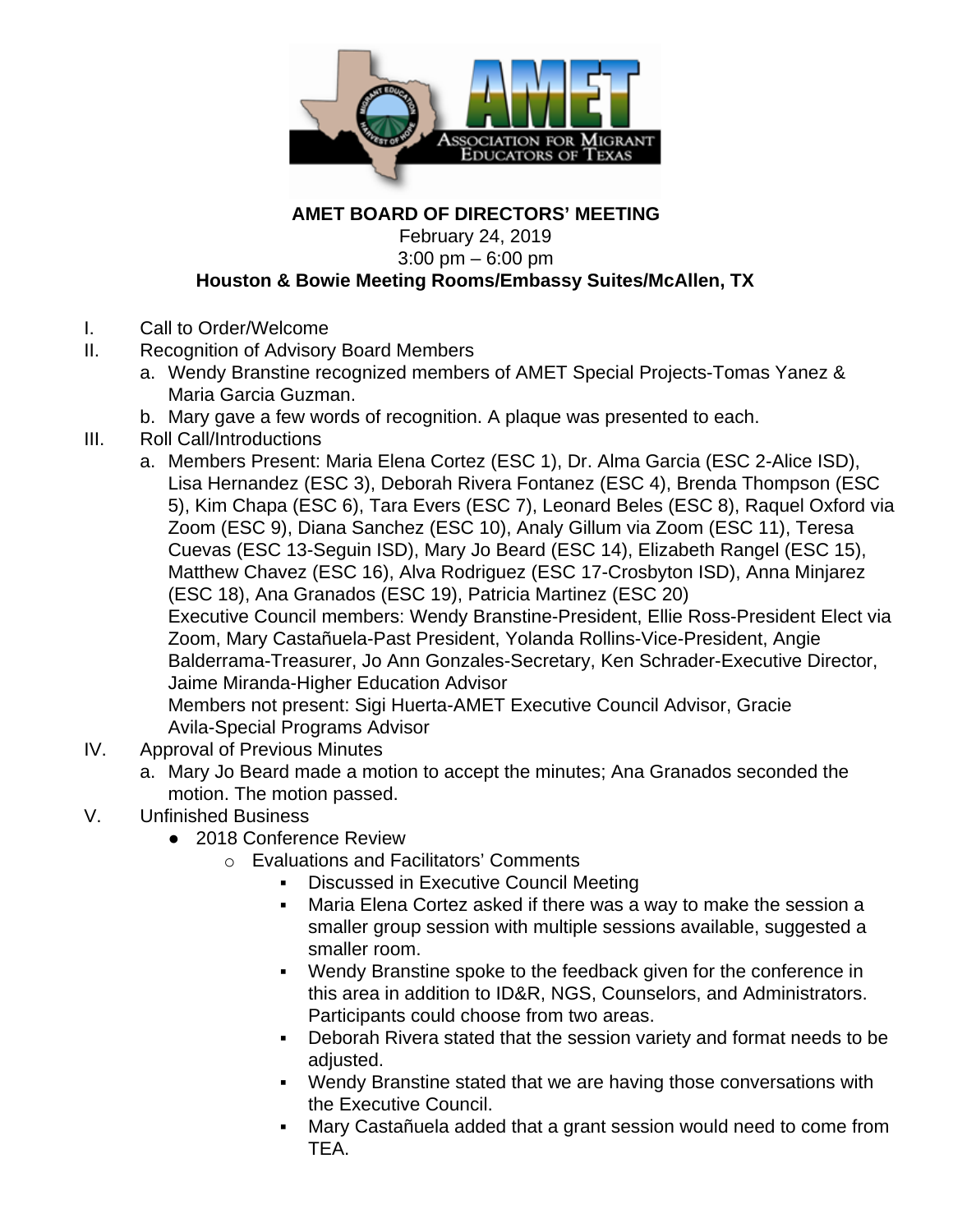- Jo Ann Gonzales added that maybe we ask TEA to give us grant/compliance information similar to the Q&A format at last year's TEA presentation.
- Leonard Beles asked what the connection between TEA and ACET is. Wendy Branstine stated that the ACET Conference happening in Austin is what makes it easy for them to attend and present. Leonard Beles added that we need to ask TEA to use this as an opportunity to give us information from the state.
- AMET Regional Meetings and Feedback
	- o Mary Castañuela asked the group to remember why we had such a large drop in the AMET Conference attendance.
		- **Funding** 
			- Budget issues
			- Split funded personnel unable to justify
			- Providing students services vs. conference
		- Length of the conference
			- 2 full days instead of 2.5 days, or 2 half days/1 whole day
			- Wendy Branstine and Mary Castañuela asked the group to look at the trends about the conference to help us make those difficult decisions about the budget and conference planning.
			- Deborah Rivera added that we need to redirect our Regional Directors meeting to give us feedback that is helpful to making the conference what they need.
			- Wendy Branstine added that we need this information to help us provide the premier professional development for the Migrant Education Program in Texas.
			- Elizabeth Rangel added that Regional Directors need to ask those questions reformatted to give us feedback specific to their jobs.
			- Mary Jo Beard added that the questions need to be more specific to help the new Regional Directors.
			- Wendy Branstine & Alva Rodriguez that we need to encourage our participants to be in sessions as this is their professional development. Matthew Chavez added that we do need to have better quality sessions.
			- Mary Castañuela added that the orientation specified what was shared. Raquel Oxford added the the orientation/transition for new directors was helpful. What is the best way to control session quality when we are making an open call for sessions? Wendy Branstine added that we do have proposal guidelines for proposals. We do ask for at least 2 proposals from each region.
			- Kim Chapa asked why the individual session evaluations were taken away. Wendy Branstine stated that we were not getting the useful data from those evaluations. Mary Castañuela added that the evaluations were very generic.
			- Matthew Chavez added that people save spaces and then sessions are interrupted or not filled. Yolanda Rollins asked if we need shorter breaks/transitions? Ken Schrader added that we use the 30 minute transition/break time for participants are visiting the vendors.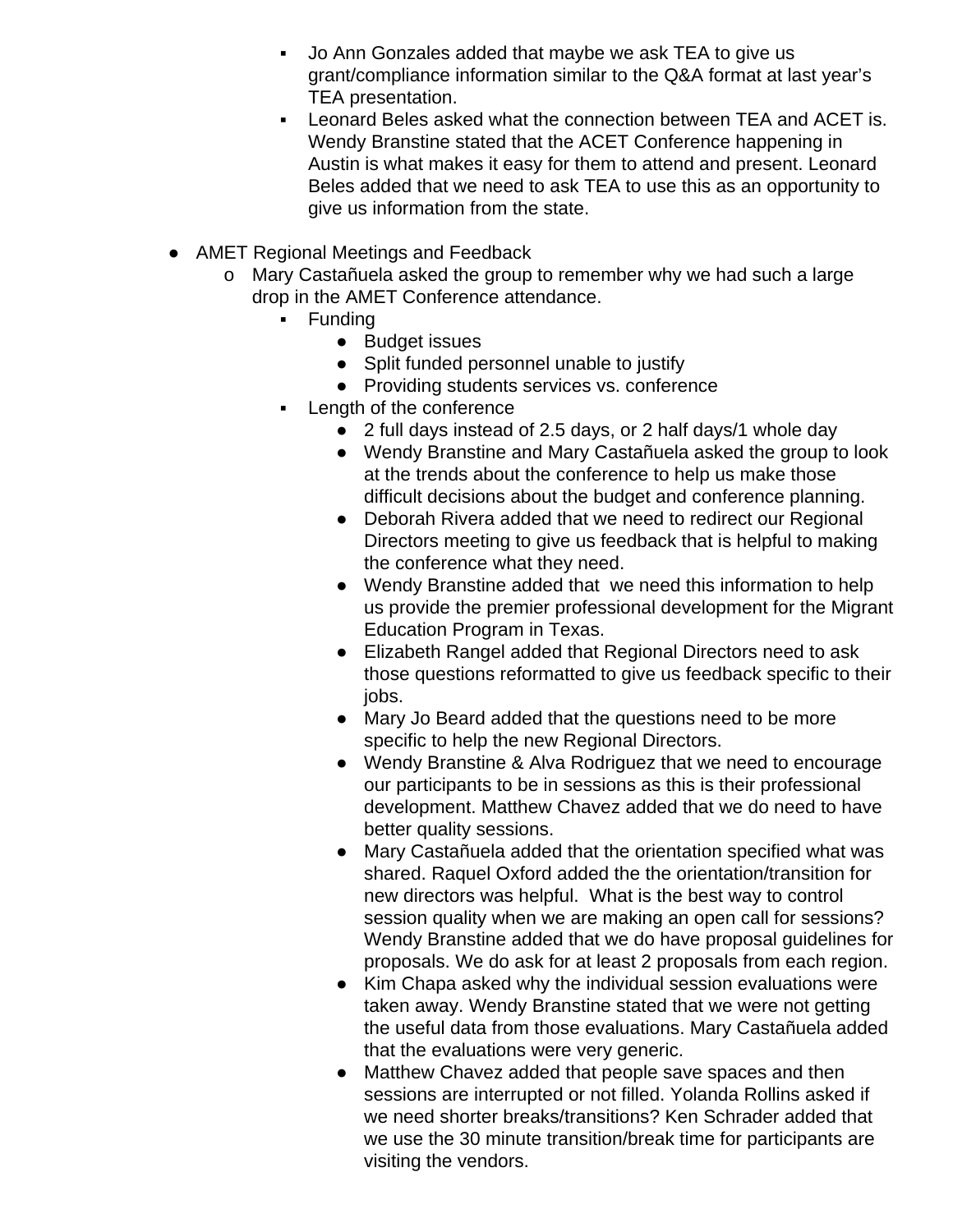- Deborah Rivera added that maybe we need to add norms to bags as a handout or in conference book, address at the opening general session. Ken Schrader added that we can have presenter & participant norms. Mary Castañuela added that we could make posters to be reinforced in the passing spaces. Regional Directors & Executive Council will need to help enforce the norms. Matthew Chavez added that we should have facilitators give these norms as part of the introduction of the presenter.
- Fundraising and Door Prizes
	- o Angie Balderrama stated that some participants would like to see something come back for this so they feel like they are contributing. Wendy Branstine is not opposed to having an auction but realizes that it is this group the workforce. Lisa Hernandez suggested that we make one large raffle to pull tickets for as a fundraiser. Ken Schrader stated that this is allowable if it goes toward scholarships. Mary Jo Beard suggested a gift card to purchase a large item. A sombrero with lotto tickets was suggested.
	- o Angie Balderrama would like for the group to email ideas to her.
	- o Raquel Oxford added that the orientation/transition for new directors was helpful. What is the best way to control session quality when we are making an open call for sessions? Would it be possible to have both exhibitor time and shorter breaks?
	- **o** Analy Gillum asked if we could try sending the individual session evaluation on a google form. Maybe the facilitator can collect emails of attendees before the session is over in order to send the google form to them. Instead of smiley faces & number from 1-10, the form has to include real feedback?
- Recruitment and Retention of Membership/Conference Attendance
- VI. New Business
	- 2019 General Budget Review and Approval
		- o Ken Schrader has renegotiated the conference hotel contract to lower the food and beverage minimum and guest room block. The fall conference budget projects the revenue for the conference. In 2019 we are hoping for 300 participants.
		- o 300 registrations with \$375 registration fee, 12 exhibitors @ \$400 exhibitor registration fee, Revenue \$119,600.
		- o Food and beverage costs in San Antonio are high and have a 23% service charge, food costs are less in South Padre, but it is not the best for our participants because of travel costs. We are trying to have a good balance for our members. There is a large difference between the cost of food at SPI as compared to away from the island.
		- o In order to try to balance the budget we will need to cut costs. we need to reduce the scholarship fund. \$11,500 is the change to scholarship fund. 1 College Scholarship(\$1,000) (6 applicants), 10 High School Scholarships (\$1,000) ( # applicants), and 1 Art Scholarship (\$500) to offset the overage. This is a \$3,500 cut from last year.
		- o Wendy Branstine added that we used a portion from the previous year's conference revenue increase to fund last year's extra scholarships. When we only had 278 participants last year, we lost money as an organization.
		- o Mary Castañuela added that we will also cut the TMIP scholarships from the AMET organization. Ken Schrader stated that the program planning